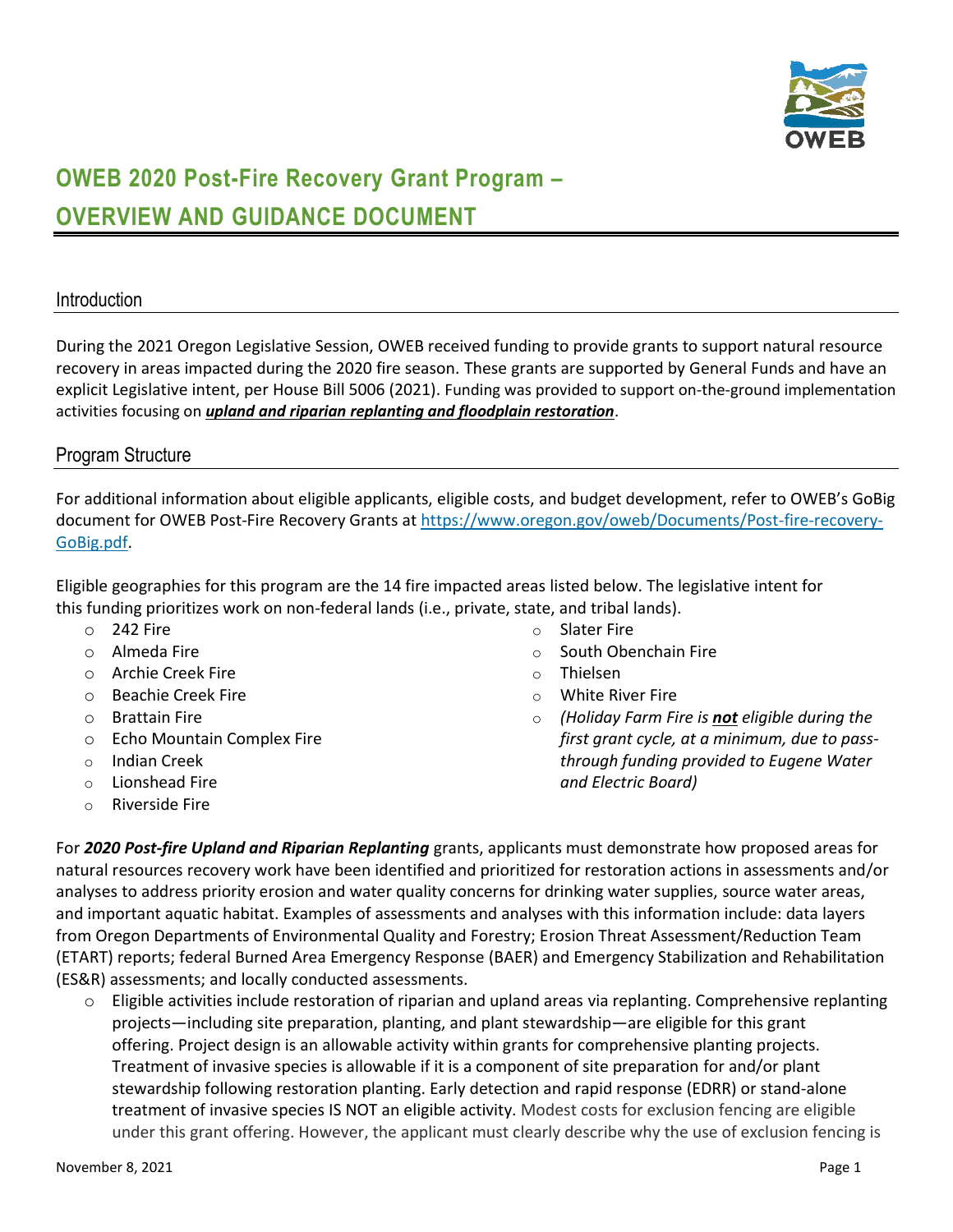necessary to ensure the success of replanting activities, and provide details about the exclusion fencing (e.g., length, height, specifications).

For *2020 Post-fire Floodplain Restoration* grants, applicants must demonstrate how proposed areas for natural resources recovery work have been identified and prioritized for floodplain restoration and reconnection actions in assessments and/or analyses to re-establish hydrologic and ecological functions to address water-quality concerns and reduce flood risk. Examples of assessments and analyses with this information include: data layers from Oregon Departments of Environmental Quality and Forestry; Erosion Threat Assessment/Reduction Team (ETART) reports; federal Burned Area Emergency Response (BAER) and Emergency Stabilization and Rehabilitation (ES&R) assessments; and locally conducted assessments.

 $\circ$  Eligible activities include floodplain restoration and reconnection activities, as noted above. Projects should be focused on implementation of floodplain restoration and reconnection projects. Late-stage project design is an eligible activity if paired with implementation of a floodplain project as part of the proposed work. Replanting under the floodplain restoration offering is allowed only following eligible floodplain restoration and reconnection activities as listed in the grant application. If replanting is occurring following eligible floodplain restoration and reconnection activities, modest costs for exclusion fencing are eligible under this grant offering. However, the applicant must clearly describe why the use of exclusion fencing is necessary to ensure the success of replanting activities, and provide details about the exclusion fencing (e.g., length, height, specifications). Treatment of invasive species is allowable if it is a component of site preparation for and/or plant stewardship following restoration planting. Early detection and rapid response (EDRR) or stand-alone treatment of invasive species IS NOT an eligible activity.

Applicants must demonstrate capacity to plan and implement successful restoration actions at scale and over a relatively short timeframe (i.e., potentially as few as 15 months and as long as 3 years).

A 25% match (cash and/or in‐kind contributions) is encouraged. However, applications with less than 25% match will be accepted.

## Grant Cycles and Grant-Making Considerations

The Post-Fire Recovery Grant Program application cycles will be timed as follows, with award decisions to be made within approximately 6 weeks following the application deadline:

- o The first grant cycle will open in early November 2021, with a deadline of 5 p.m. on January 31, 2022.
- $\circ$  The second grant cycle open in early April 2022, with a deadline of 5 p.m. on May 31, 2022. (If funding remains available, a third grant cycle will open in early August 2022 and close in late August 2022.)

OWEB strongly recommends that applicants submit their grant applications at least 24 hours prior to the application deadline. OWEB's online grant applications include a verification step that will flag missing and incomplete information in the application. Verifying and submitting your grant application at least 24 hours in advance allows time for applicants to correct errors that are found during verification. All applications must be successfully submitted through OWEB's online grant application system by 5 p.m. on the application deadline. No exceptions will be made.

The OWEB 2020 Post-Fire Recovery Grant Program recognizes the broad geographic scale of impacts from the 2020 fire season. However, equal distribution of funding may not occur across fire impacted areas, given differences in the scale and severity of impacts to natural resources, the Legislative intent of the program funding, and other considerations.

The funding source for this program is General Funds provided during the 2021 Legislative Session. These funds typically have a 2-year lifespan. While OWEB will request authority from the Oregon Legislature to extend the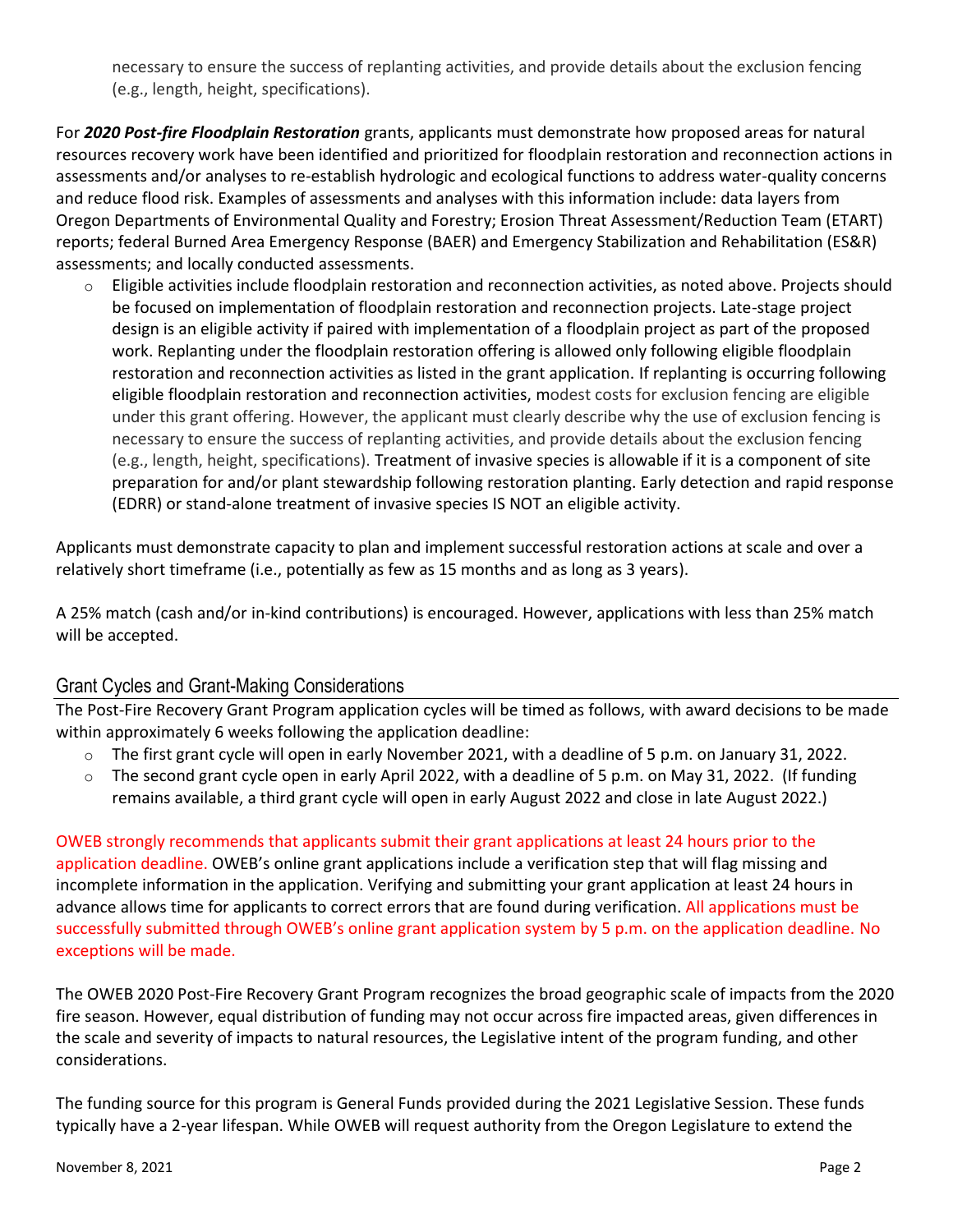lifespan for these funds, all funding must be obligated during the 2021-23 biennium. During this biennium, grantees must be able to demonstrate meaningful progress on implementation of activities and expenditure of the funding.

OWEB's 2020 Post-Fire Recovery Grants cannot be applied to costs for activities that are required under existing regulations, such as the Oregon Forest Practices Act (FPA).

The expectation is that local partners coordinate activities to leverage strengths and maximize efficiency and effectiveness of on-the-ground work. To the extent possible, local partners should incorporate their collective activities into a single, comprehensive grant application that targets high-priority natural resources recovery actions.

Applicants should carefully review all guidance and information (including iButtons) in the online grant applications. This review will help applicants confirm before submission of their application that all questions are answered completely, based on the guidelines included in the application, and all required uploads are provided.

In addition to project completion reporting, grantees under this program will be required to complete quarterly billing and reporting for grants.

## Grant Program Evaluation Process

Evaluation of grant applications will be based upon the [OWEB Restoration Grants](https://secure.sos.state.or.us/oard/viewSingleRule.action?ruleVrsnRsn=180472) evaluation criteria. Within that evaluation framework, grant applications will be assessed on the following:

- $\circ$  Demonstrated need for the proposed restoration activities per post-fire recovery priorities identified in assessments.
- o For *replanting* projects: expected benefit(s) from the project in addressing 1) soil-stabilization needs, 2) water-quality concerns for drinking water supplies and source-water areas, and 3) waterquality concerns for important aquatic habitat.
- o For *floodplain restoration* projects: expected benefit(s) from the project in addressing 1) soil-stabilization needs, 2) water-quality concerns for drinking water supplies and source-water areas, 3) water-quality concerns for important aquatic habitat, and 4) post-fire flood risks.
- $\circ$  Organizational capacity to successfully implement the proposed project during a limited timeframe.
- $\circ$  Demonstrated coordination among local partners working in the fire affected area.
- o Coordination with federally recognized Tribes.

Finally, consideration will be given to applicants' responses to questions about equity and climate.

Grant applications will be reviewed by a statewide team comprising agency staff who are knowledgeable about natural resources impacts and recovery needs associated with the 2020 fire season, and who have experience with organizational capacity, coordination, and partnership considerations related to planning and implementation of successful restoration projects and programs. This team will coordinate with agency representatives in the fire affected areas to ensure understanding of local recovery needs.

## Additional Resources for Applicants

For additional information about applying for OWEB grants, see OWEB's Online Application Guidance at [https://apps.wrd.state.or.us/apps/oweb/oa/Images/Online%20Application%20GuidanceV3.4.pdf.](https://apps.wrd.state.or.us/apps/oweb/oa/Images/Online%20Application%20GuidanceV3.4.pdf) While not specific to the 2020 Post-Fire Recovery Grant Program, this general guidance may provide helpful tips.